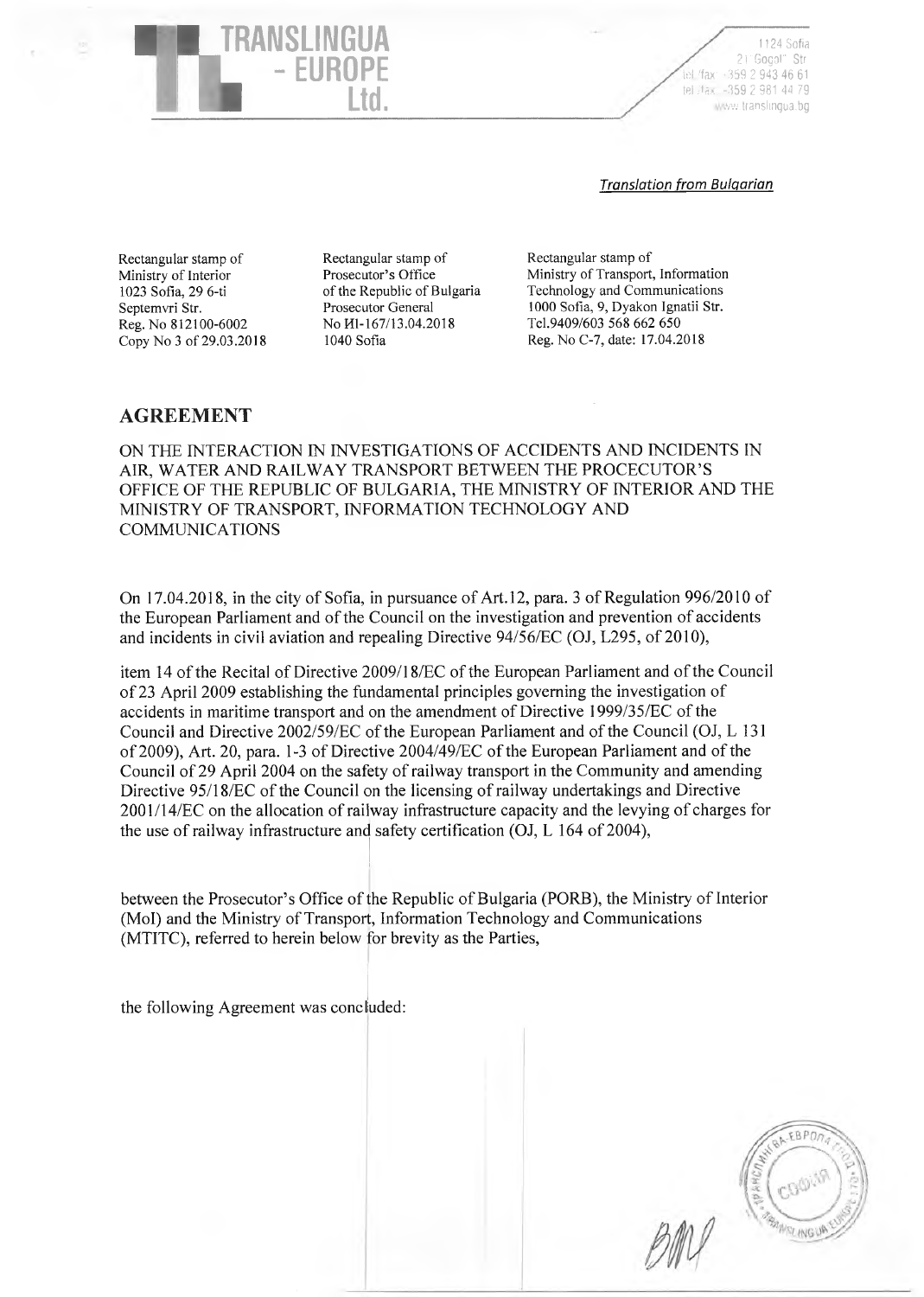### **Chapter I**

#### **General Provisions**

Art.1. This Agreement shall regulate the procedures for interaction and cooperation between the Parties in the parallel conduct of safety investigations and pre-trial proceedings for cases relating to accidents and incidents in air, water and railway transport.

Art. 2. When accomplishing the interaction the Parties shall preserve their organizational and functional independence according to their competence.

Art. 3. The conducted in parallel safety investigations and pre-trial proceedings are independent from each other and they shall be conducted in accordance with the effective regulatory, methodological, organizational and other acts.

Art. 4. A safety investigation shall be conducted in the cases of accident and incident occurrence within the meaning of Regulation 996/2010 and the Civil Aviation Act (CAA), Directive 2009/18/EC and the Commercial Navigation Code (CNC), Directive 2004/49/EC and the Railway Transport Act (RTA) and its sole objective shall be to establish the causes having led to the occurrence of the accident without apportioning blame or liability. It shall be conducted independently and without prejudice to any punitive or administrative proceedings within the frames of which blame and liability are apportioned.

(2) A safety investigation shall be conducted by a respective committee to be appointed in accordance with the requirements of CAA, CNC, RTA for the transport functional area, while for the time prior to such appointment its functions shall be performed by the specialized units of the transport functional areas of Directorate "Unit for investigation of accidents in air, water and railway transport" (UIAAWRT) of MTITC. The chairman of the committee shall be the investigator-in-charge of the safety investigation and for the time prior to his appointment - the head of the specialized unit of the functional area. Representatives of safety investigation authorities of other EU member states may also participate in the safety investigation.

(3) The investigator-in-charge of safety investigation shall exercise the rights established for the functional areas in Art. 4 of Regulation 996/2010, Art. 8, para.l and 4, of Ordinance 23 of 24.10.2011 on the reporting and investigation of accidents in maritime space, Art. 21 of Directive 2004/49/EC, Art.l 15k of RTA and Art. 76 of Ordinance No 59/05.12.2006 on railway transport safety management and shall grant such rights to the investigation committee members to the extent necessary to enable them to participate effectively in the safety investigation. Such rights shall not affect the rights of the authorities conducting the judicial investigation.

Art. 5(1) Pre-trial proceedings shall be conducted in accordance with the requirements of the Criminal Procedure Code (CPC) for cases relating to accidents and incidents in air, water and railway transport, where death, physical injury or material damage was caused, and also in cases of terrorist acts and other acts of unlawful interference in the operations of the above mentioned types of transport, classed as criminal offences according to the Criminal Code.

(2) Pre-trial proceedings shall be conducted by the competent investigation authorities under the guidance and supervision of a prosecutor, referred to further on in this Agreement as Pre-Trial Proceedings Authorities (PTPA).

BA-EBPC софи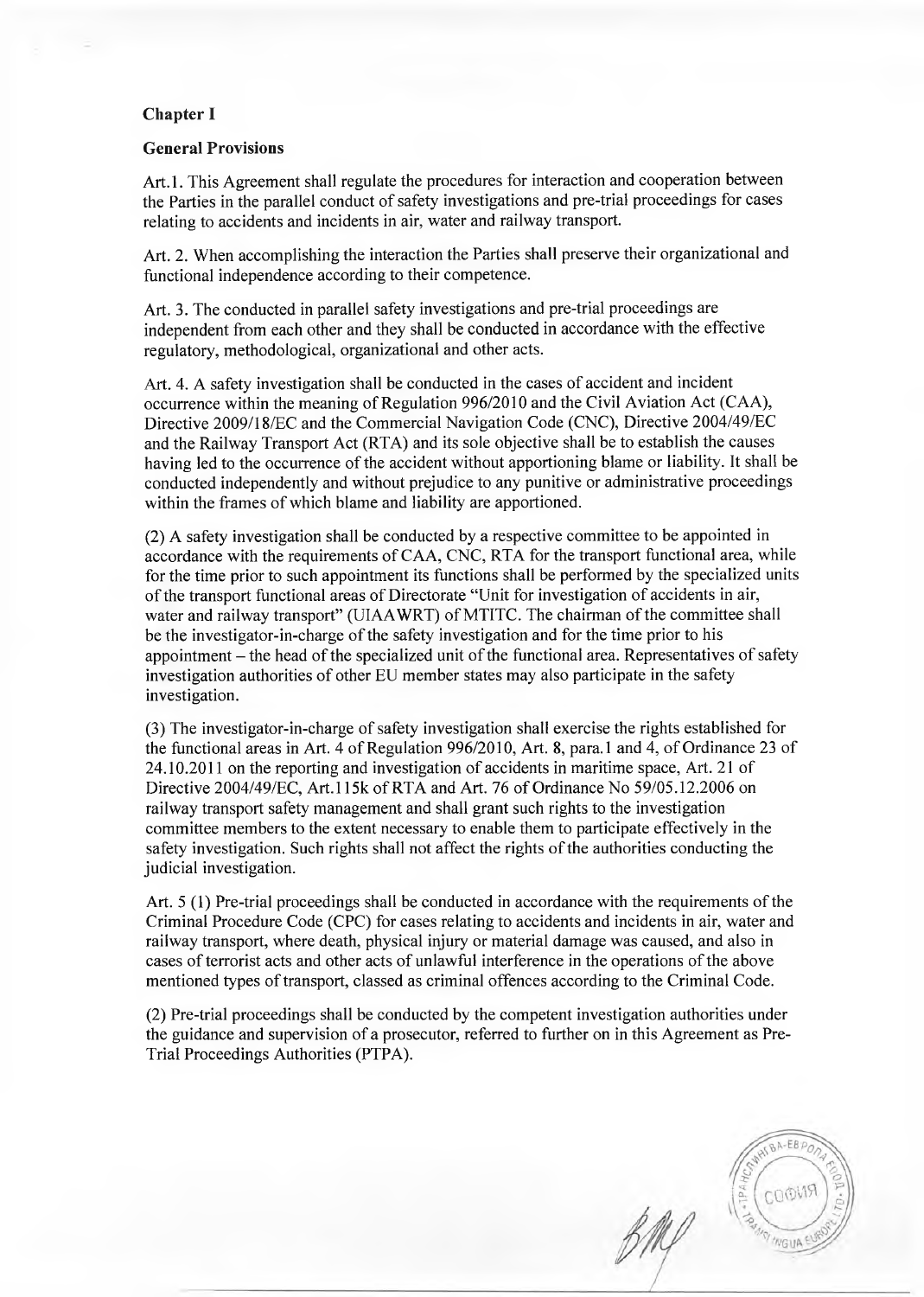Art. 6. To achieve an efficient interaction and cooperation an organization shall be set up for the maintenance of an ongoing contact and the heads of the Parties shall nominate the contact persons too.

## **Chapter II**

#### **Initial information and operative exchange of data on the progress of investigation**

Art. 7. The Parties shall inform each other about each accident subject of investigation, which has occurred in the air, water or railway transport in the territory of the Republic of Bulgaria or in the serviced airspace of the Republic of Bulgaria.

Art. 8. In the event of pre-trial proceedings instituted for cases relating to accidents and incidents in air, water and railway transport, the supervising prosecutor shall inform the investigator-in-charge of safety investigation.

Art.9. In the cases where Prosecutor's Office refuses to build pre-trial proceedings or terminates the pre-trial proceedings built, the supervising prosecutor shall forward a copy of the decision to the investigator-in-charge of safety investigation.

### **Chapter III**

### **Action in case of act of unlawful interference**

Art. 10. Where in the course of a safety investigation it becomes known or a doubt arises that an accident or incident are related to acts of terrorism or other acts of unlawful interference the investigator-in-charge of safety investigation shall immediately inform the relevant competent authorities.

Art. 11.(1) Subject to the requirements of Art. 14 of Regulation 996/2010, Art.79 of CNC, Art. 9, para. 1 of Ordinance No H-32/19.09.2007 on the coordination of the actions and the exchange of information in investigations of railway accidents and incidents, the respective authorities shall be provided with the necessary information gathered during the safety investigation.

(2) The scope of such information and materials shall not affect the safety investigation authority right to continue the safety investigation in coordination with the authorities the control of the case might be transferred to.

#### **Chapter IV**

#### **Access to the site of accident**

Art. 12. The Mol authorities shall safeguard the site of accident, as well as all found dispersed wreckage and traces of the transport vehicle and they shall not allow to displace, destroy or damage them in any way whatsoever except in the cases where interference is necessary for saving a human life or preventing a negative impact on third persons, property or environment.

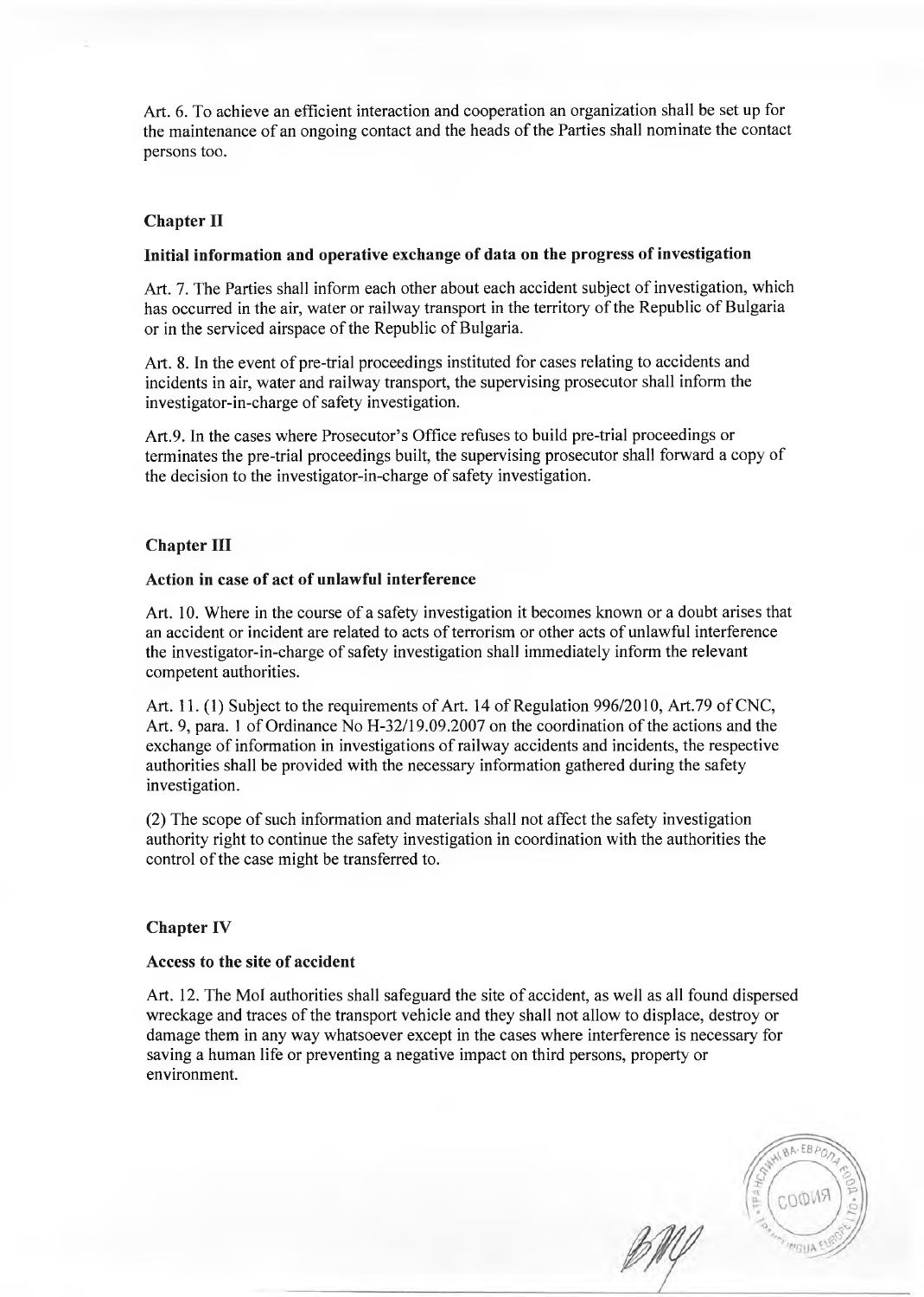Art. 13. In the cases where there are perishable traces (e.g. ice, soot) or other evidences which might be damaged or destroyed before the arrival of the safety investigation and pre-trial proceedings authorities the respective Mol authorities shall, if possible, take measures to document them by photographing or video recording.

Art. 14. Only authorities conducting rescue operations, pre-trial proceedings and safety investigation authorities shall be granted access to the area safeguarded by Mol authorities. The investigator-in-charge of safety investigation shall identify himself by inspector's card according to the sample approved by the Minister of transport, information technology and communications. The experts and representatives of the operator/carrier to whom it is necessary to grant access to the site of accident, the wreckage of the vehicle and its contents shall be expressly nominated by the heads of the authorities under sentence one.

Art. 15 (1) Modification of the state of the site of accident, taking samples therefrom, displacement and removal of the transport vehicle, its wreckage and/or contents, and taking samples therefrom shall be allowed upon the express permission of the pre-trial proceedings authority and after coordination with the investigator-in-charge of safety investigation.

(2) Exceptions in the procedure under para. 1 shall be allowed in case of necessity of interference for the rescue of a human life or prevention of a negative impact on third persons, property or environment.

Art. 16. The investigator-in-charge of safety investigation may demand to restrict the movement of transport vehicles within and beyond the accident area.

### **Chapter V**

### **Examination of the site of accident**

Art. 17. The pre-trial proceedings authorities and the investigator-in-charge of safety investigation shall, prior to the conduct of the examination, coordinate the boundaries of the site of accident and the sequence of the urgent actions to be undertaken under the examination in order to secure the safe treatment and preservation of the evidences found.

Art. 18. The conduct of the examination of the site of accident, the modification of the state, the displacement of the transport vehicle or its wreckage and the taking of traces or other physical evidences or samples shall be performed after prior coordination between PTPA and the investigator-in-charge of safety investigation.

Art. 19. The safeguarding of the site of accident, transport vehicle wreckage and its contents shall be terminated by decision of PTPA and after coordination with the investigator-incharge of safety investigation.

### **Chapter VI**

#### **Preservation of evidence and access thereto**

Art. 20. (1) The Parties shall ensure the safe treatment of all evidences and they shall undertake all reasonable measures to preserve them, including to safeguard the transport

 $A - EBPI$ 

pMY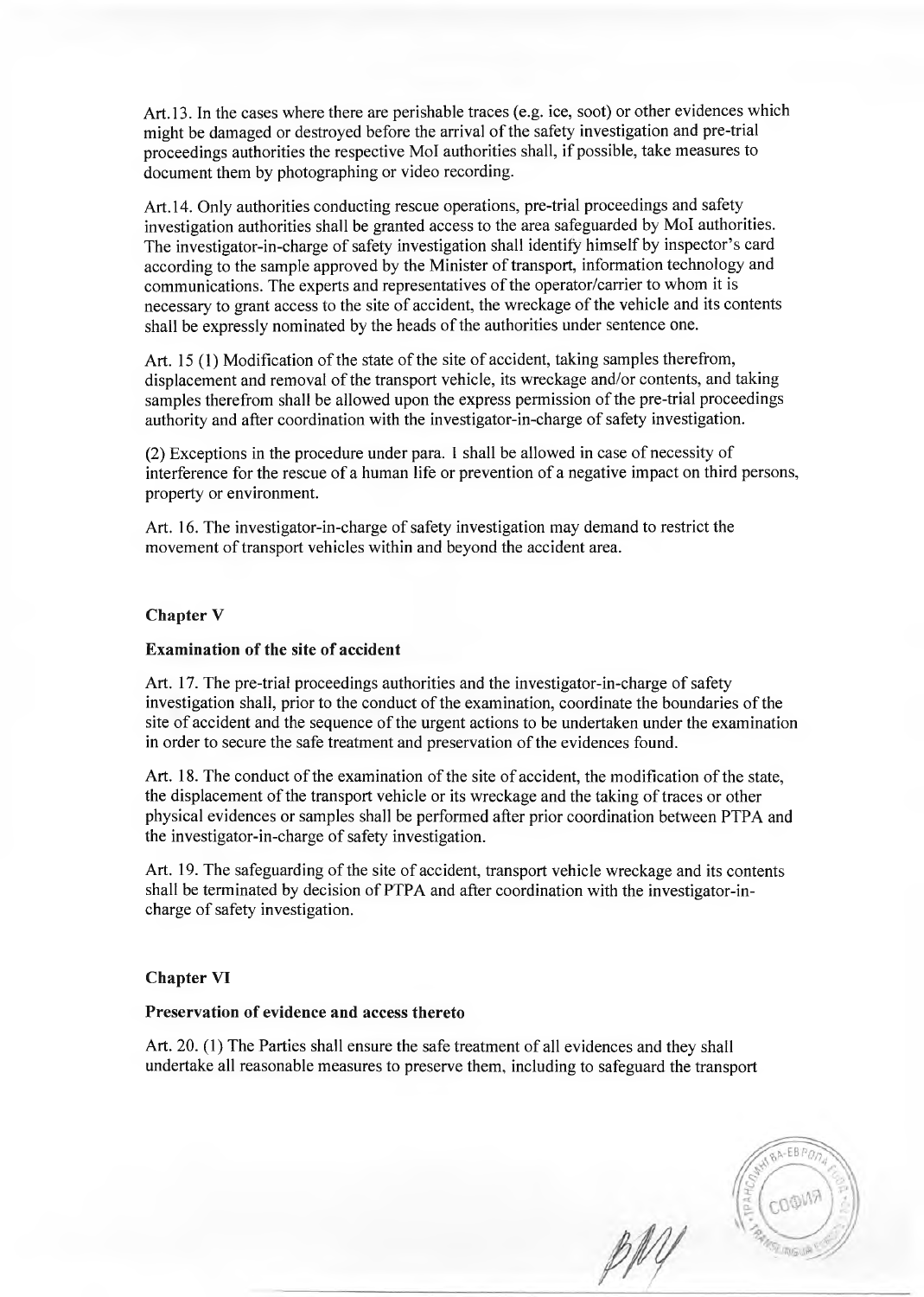vehicle, its contents and its wreckage in a safe place for the period for which it may be required for the objectives of the safety investigation and the pre-trial proceedings.

(2) Preservation of evidences shall include also the preparation of photographic or other material for each evidence that may be displaced, effaced, lost or destroyed.

(3) Preservation of evidence in a safe place shall include protection against further damage, access of unauthorized persons, theft and destruction.

Art. 21. Each Party shall grant to the other Parties an immediate and unrestricted access to the physical evidences preserved thereby, provided the preset requirements are observed.

Art.22. Disposition of physical evidences in pre-trial proceedings shall be performed by the prosecutor after coordination with the investigator-in-charge of safety investigation.

Art. 23. Preservation and traceability of evidencing materials from recording devices and objective control devices in the cases where parallel investigations are conducted shall be ensured by the investigator-in charge of safety investigation, whereby an officer may be appointed by PTPA to escort the evidencing materials and the recording devices to the place where information shall be obtained from them or they shall be used for the needs of the investigation.

Art.24. The pre-trial proceedings authorities and the safety investigation authority shall coordinate between them in advance each case where the evidencing material may be modified or destroyed in the conduct of an expertise in pre-trial proceedings, respectively in the examination or analyses relating to safety investigation.

### **Chapter VII**

#### **Presentation of information and materials from the investigation**

Art. 25. (1) The exchange of information shall be accomplished subject to the requirements of Regulation 996/2010, Art.79, para. 12 of CNC, Directive 2004/49/EU, CPC, the Classified Information Protection Act and the Personal Data Protection Act.

(2) Protected information channels for information exchange may be used for the needs of the Parties to this Agreement.

Art.26. The investigator-in-charge of safety investigation shall submit, upon demand, the following to PTPA:

1. A certified copy of the site of the event examination protocol, of the investigation preliminary report, if required, and of the final report;

2. The documentation relating to the technical operation of the transport vehicle until the moment of occurrence of the event after he has performed the safety investigation and analysis;

3. Information about the examinations and analyses performed for the components, systems, working fluids and fuels from the transport vehicle, as well as copies of the protocols of such examinations and analyses. If necessary the investigator-in-charge of safety investigation shall allow PTPA representatives to attend the performance of the tests.

 $BA$ -EA COCH1

 $BM$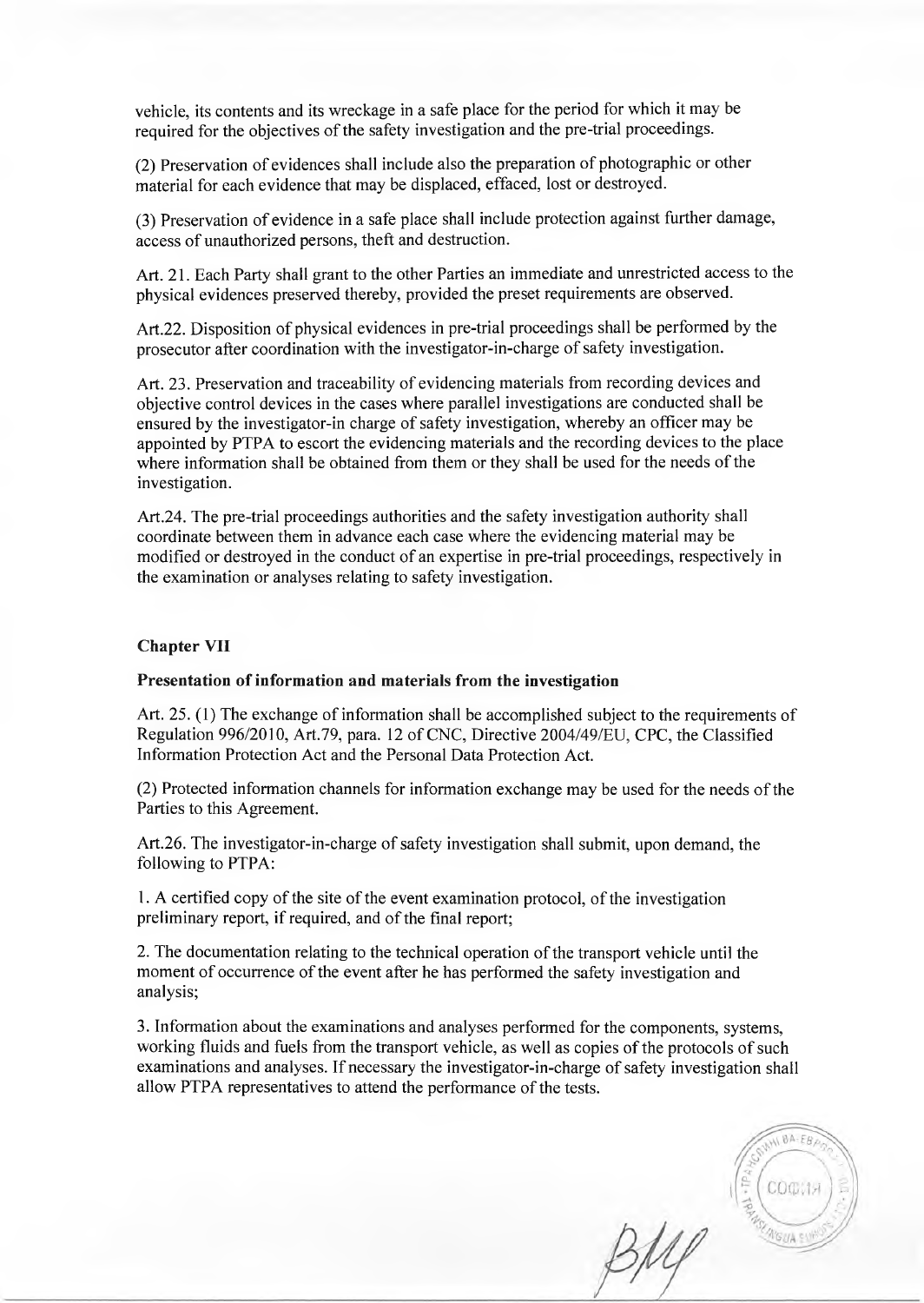4. Information from the readings of recording devices and information from communication device recordings.

Art.27. Pre-trial proceedings authorities shall, upon demand, submit the following to the investigator-in-charge of safety investigation:

1. Information from the site of accident examination protocol;

2. Information from the interrogation of eye and other witnesses;

3. Information from the medical expertise conducted in relation to the occurred event, as well as any other information which might be related to safety.

Art. 28. The Parties shall exchange information also in other cases of mutual interest according to the powers they are entrusted with.

### **Chapter VIII**

### Use and disclosure of information

Art. 29. The Parties shall use the information gathered in the course of safety investigation and pre-trial proceedings in accordance with their competence and in compliance with the requirements of Art. 14 of Regulation 996/2010, Art.79, para. 12 of CNC, Art. 22, para. 3 of Directive 2004/49/EU and Art. 198 of CPC.

Art.30. The information obtained in exchange shall be used on jurisdiction and it may not be provided to any third person without the permission of the providing Party.

Art. 31. Information shall be disclosed by the public media after coordination between the pre-trial proceedings authority and the investigator-in-charge of safety investigation who will decide on the type and scope of the provided information on a case to case basis.

Art.32. It shall not be allowed to disclose:

1. Information identifying the transport event participants;

2. Information identifying the victims before their relatives and friends have been informed, provided the latter have not stated their express disagreement to disclose their names;

3. Drafts of final reports.

Art. 33. In case of death of foreign citizens in an accident their relatives shall be informed in accordance with the procedure of the effective legislation.

#### **Chapter IX**

### **Resolving of disputes**

Art. 34. Disputes arising in the conduct of parallel investigations shall be resolved by the Parties by negotiations in accordance with the requirements of Regulation 996/2010, CNC, Directive 2004/49/EU and the legislation applicable in the Republic of Bulgaria.

Art.35. In the cases where the safety investigation authority has requested PTPA's agreement in writing on the performing of an examination or analysis whereby the evidencing material

AA-EBPC BRY coom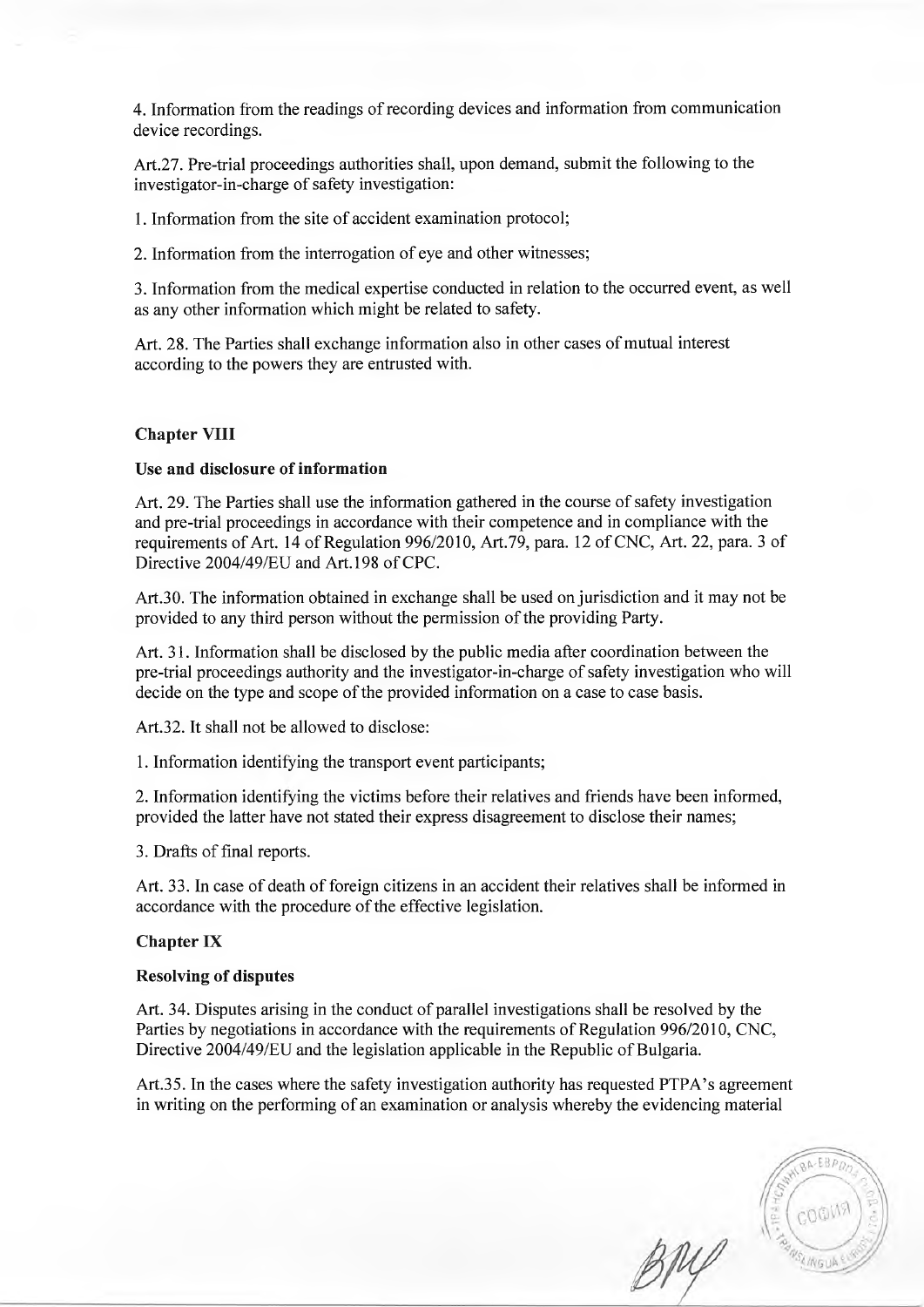may be modified or destroyed, and it has not received a reply within ten days from the date of request, the safety investigation authority shall notify the contact person of the Supreme Prosecutor's Office of Cassation to render assistance.

(2) In case no agreement to perform the examination has been received within two weeks from forwarding the request the investigator-in-charge of safety investigation shall perform the examination or analysis and inform the Parties thereof in writing.

Art. 36. In case an arising dispute fails to be resolved under the procedure envisaged therefor, such case shall be referred for final resolving to the heads of the Parties under this Agreement.

## **Chapter X**

### **Training and up-skilling**

Art. 37. The Parties shall conduct joint training and qualification activities in the field of investigation of accidents in air, water and railway transport. The specific subjects, trainers and educational and up-skilling forms shall be coordinated in due time, each Party undertaking the expenses for its participants.

Art. 38. To ensure an efficient performance of their powers the Parties may develop, select and supplement standard action plans, which shall be studied and worked out by the direct performers under the procedure determined by the heads of the Parties.

### **Chapter XI**

## **Signature and effectiveness of the Agreement, procedure for familiarization with the Agreement and procedure for amendments and supplements**

Art. 39. This Agreement shall be signed by the heads of the Parties and it shall become effective from the day following its signature by all Parties. After its signing a certified translation in English shall be forwarded by the Ministry of Transport, Information Technology and Communications to the European Commission in accordance with the requirements of Art. 12, para. 3 of Regulation 996/2010 and to the European Railway Agency.

Art. 40. The Parties shall be obligated to make their structures in the Republic of Bulgaria familiar with the text of this Agreement.

Art.41. This Agreement shall be amended and supplemented following the procedure for its approval.

Art. 42. The Agreement on interaction in the investigation of aviation accidents and serious incidents in civil aviation between the Prosecutor's Office of the Republic of Bulgaria, the Ministry of Interior and the Ministry of Transport, Information Technology and Communications (No 1-167/2012 of PPOoRB, Reg. No 1-10093/2012 of Mol and Reg. No C-8/2012 of MTITC) shall be repealed.

FSPn